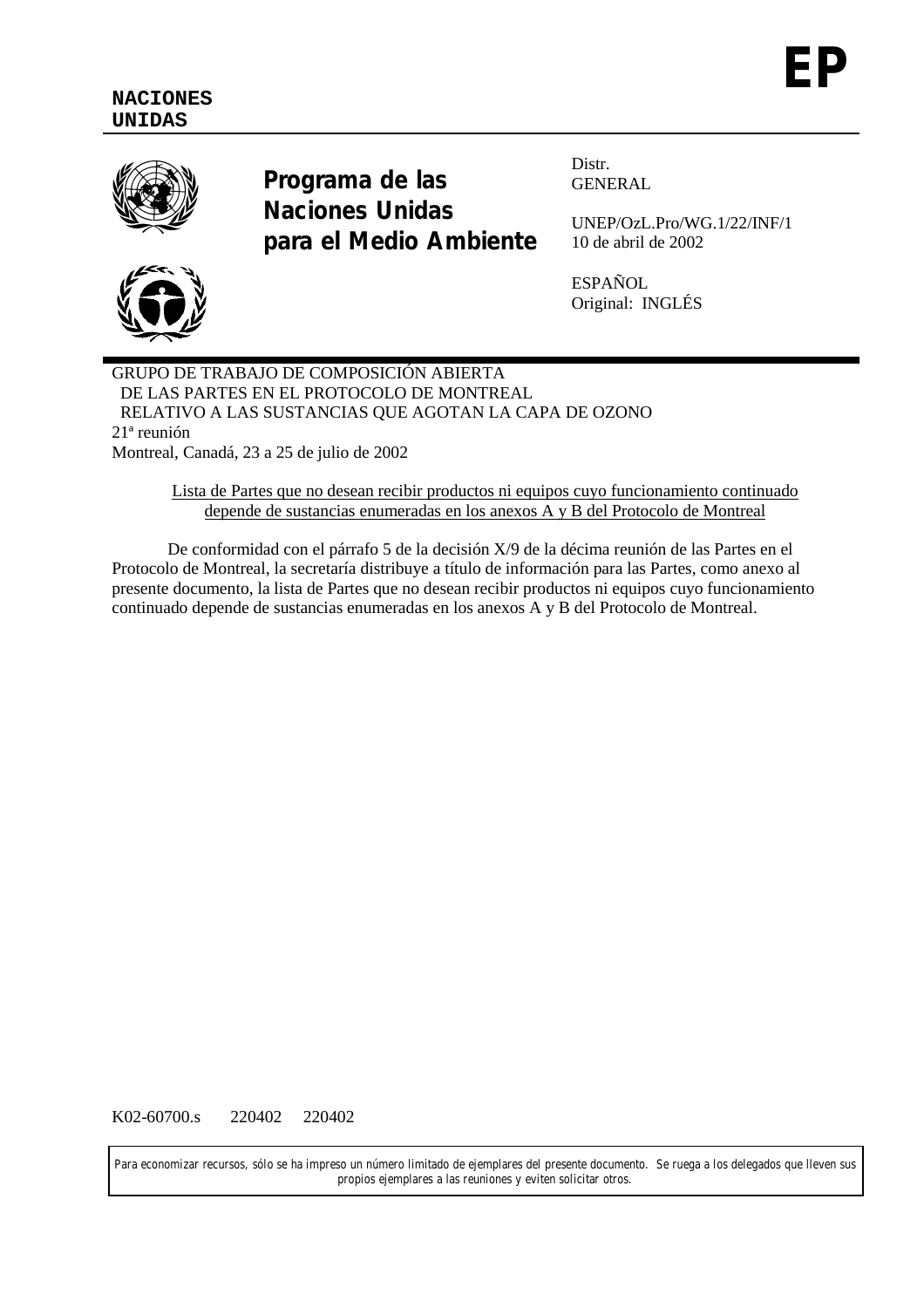## UNEP/OzL.Pro/WG.1/22/INF/1

## Algeria

- Antigua and Barbuda does not want to import vehicles, equipment and other systems which use ODS in their operations from Japan, Taiwan, Republic of Korea, Malaysia, Hong Kong, Indonesia, Singapore, Mexico, Brazil and Venezuela.
- Argentina -Does not wish to import aerosol products whose functioning relies on Annex A substances for their propulsion, except for medical uses and cleaning of electronic circuits. By law 24040 the production of aerosols dependent on Annex A substances is prohibited since December 1993, except for the uses mentioned above.
- Australia except portable fire extinguishers where:
	- (a) the product is essential for medical, veterinary, defence, industrial safety or public safety purposes; and no practical alternative exists to the use of scheduled substances in the operation or manufacture, as the case requires, of the product if it is to continue to be effective for such a purpose;
	- (b) because of the requirements of a law concerning the manufacture or use of the product, there is no practical alternatives to the use of the scheduled substances in the operation or manufacture, as the case requires, of the product; or
	- (c) the product is for use in conjunction with the calibration or scientific, measuring or safety equipment.

| Azerbaijan<br>Bahrain<br><b>Brazil</b><br>Bulgaria |                                                                                                                                                                                                                                                            |
|----------------------------------------------------|------------------------------------------------------------------------------------------------------------------------------------------------------------------------------------------------------------------------------------------------------------|
| Canada                                             |                                                                                                                                                                                                                                                            |
| China                                              | Does not wish to import aerosol products except for medical use or other uses<br>which have no alternatives up to now and whose continuing functioning relies on<br>Annex A and Annex B substances.                                                        |
| Comoros                                            |                                                                                                                                                                                                                                                            |
| Republic of Congo                                  |                                                                                                                                                                                                                                                            |
| Cote d'Ivoire                                      |                                                                                                                                                                                                                                                            |
| Costa Rica                                         |                                                                                                                                                                                                                                                            |
| Croatia                                            |                                                                                                                                                                                                                                                            |
| Czech Republic                                     |                                                                                                                                                                                                                                                            |
| Denmark                                            |                                                                                                                                                                                                                                                            |
| Dominican Republic -                               | does not wish to import "domestic and/or commercial refrigeration and air<br>conditioning/heat pump equipment (when containing controlled substances listed<br>in Annex A or Annex B as a refrigerant and/or in insulating material of the<br>$product)$ " |
| Egypt                                              |                                                                                                                                                                                                                                                            |
| El Salvador                                        | Does not wish to import aerosol products except for medical use.                                                                                                                                                                                           |
| <b>European Community</b><br>Fiji                  |                                                                                                                                                                                                                                                            |
| Hungary                                            |                                                                                                                                                                                                                                                            |
| Indonesia                                          |                                                                                                                                                                                                                                                            |
| Jamaica                                            |                                                                                                                                                                                                                                                            |
| Jordan                                             |                                                                                                                                                                                                                                                            |
| Kuwait                                             | excluding spare parts or any future maintenance needs for existing                                                                                                                                                                                         |